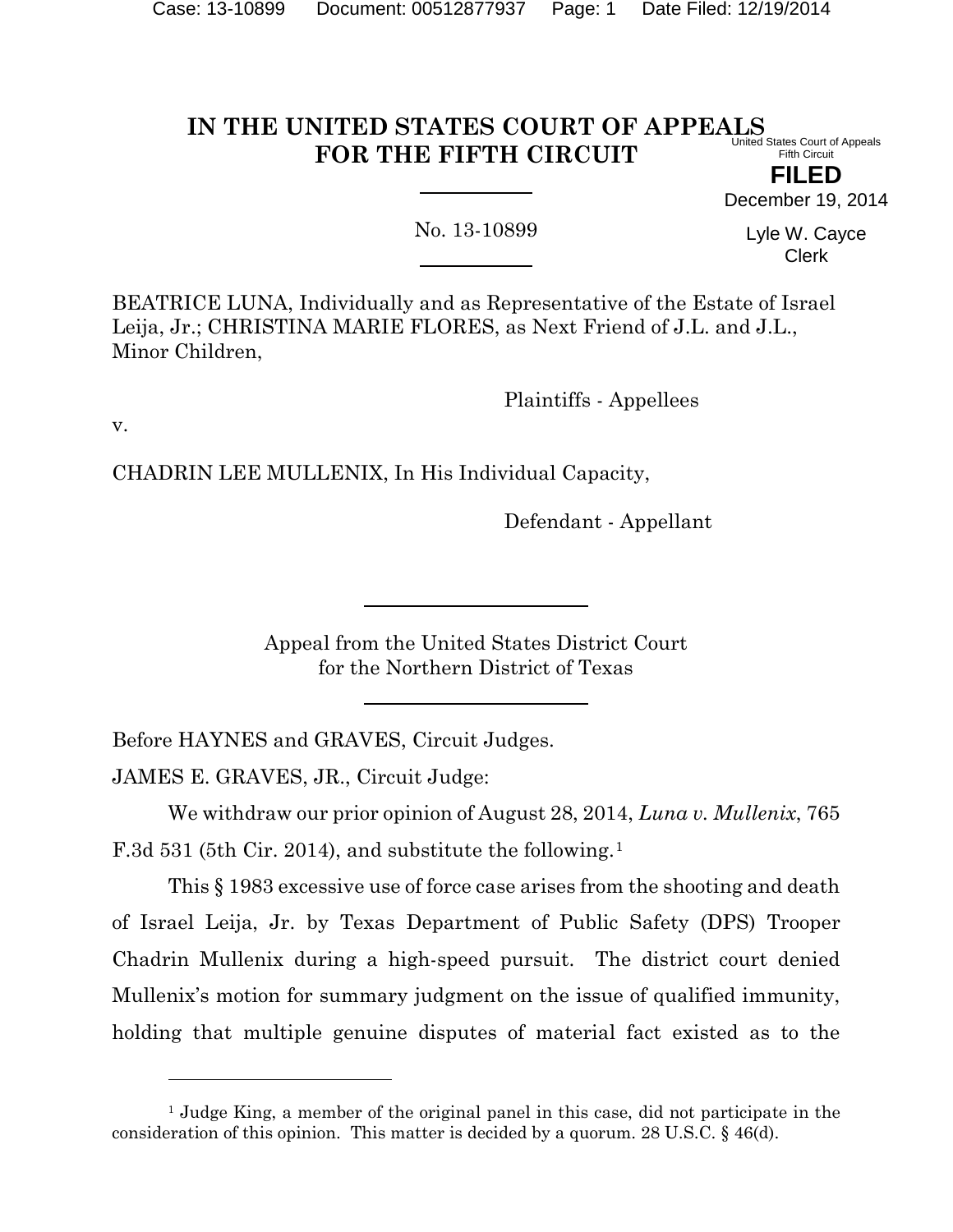qualified immunity analysis. Because we conclude that Mullenix is not entitled to summary judgment on qualified immunity, we affirm.

# **I. Factual and Procedural Background**

On March 23, 2010, at approximately 10:21 p.m., Sergeant Randy Baker of the Tulia Police Department followed Israel Leija, Jr. to a Sonic Drive-In to arrest him on a motion to revoke misdemeanor probation. The arrest warrant had been filed because (1) Leija had failed to complete all of his hours of community service, and (2) a new complaint of domestic violence had been filed against Leija, who was on probation. After some discussion with Baker, Leija fled the scene and headed north towards Interstate Highway 27 ("I-27"), with Baker in pursuit. Texas DPS Trooper Gabriel Rodriguez was on patrol nearby and took the lead in the pursuit. Around mile marker 77, Leija entered I-27 and continued north, with Rodriguez directly behind him. During the approximately 18 minutes that the pursuit lasted, Rodriguez followed Leija and captured the pursuit on his video recorder. The video supports the plaintiffs' assertions that although the pursuit proceeded north on 1-27 at speeds between 85 and 110 miles per hour, traffic on the dry roadway was light; Leija remained on the paved portion of the road with his headlights on, did not run any vehicles off the road, did not collide with any vehicles, and did not cause any collisions; there were no pedestrians or stopped vehicles along the road; and all of the pursuit occurred in rural areas, without businesses or residences near the interstate, which was divided by a wide center median.

As the pursuit headed north on I-27, other law enforcement units joined. Officer Troy Ducheneaux of the Canyon Police Department deployed tire spikes underneath the overpass at Cemetery Road and I-27. DPS Troopers set up spikes at McCormick Road, north of Cemetery Road. Other police units set up spikes at an additional location further north, for a total of three spike locations ahead of the pursuit. The record reflects that officers had received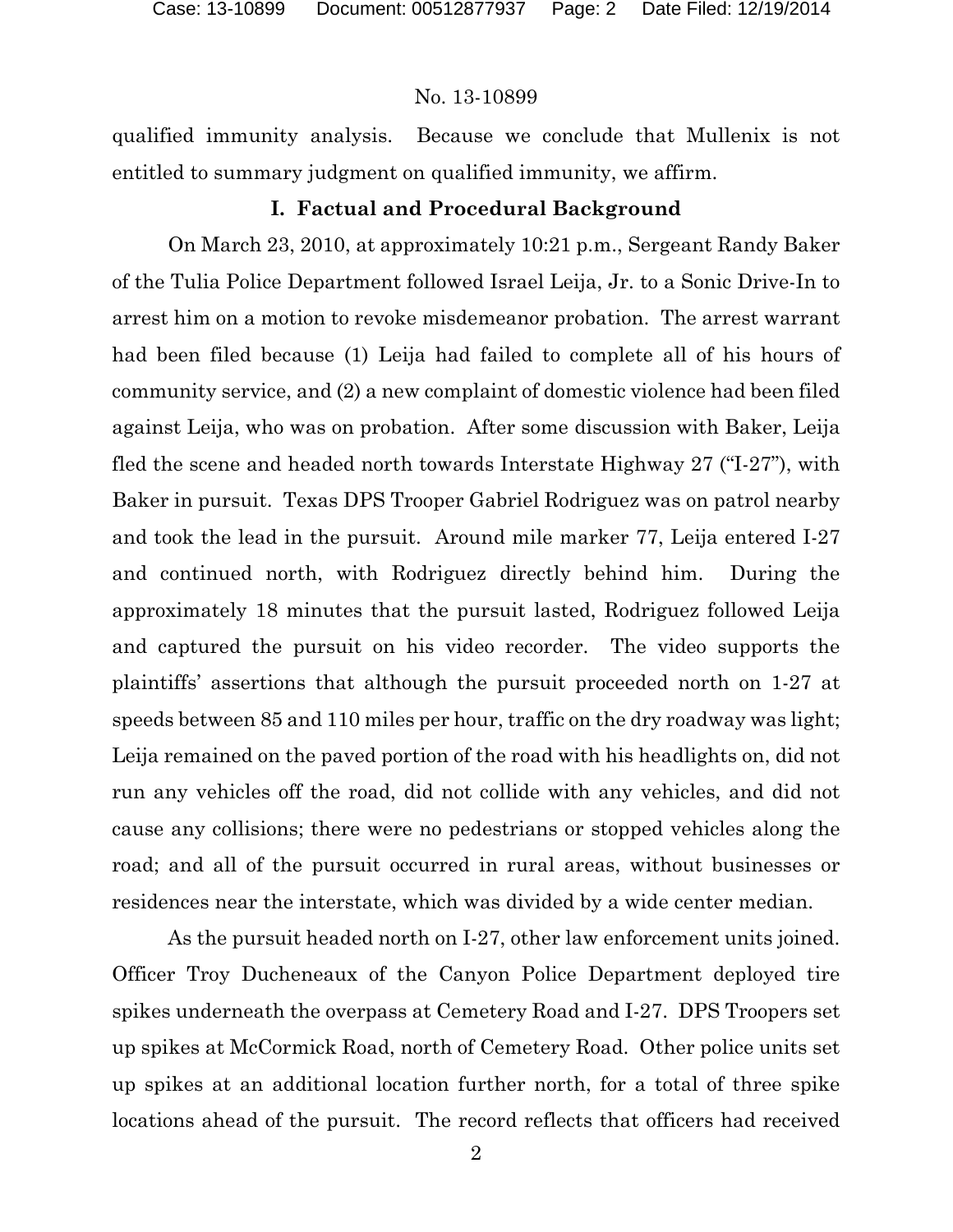training on the deployment of spikes, and had been trained to take a protective position while deploying spikes, if possible, so as to minimize the risk posed by the passing driver.

During the pursuit, Leija twice called the Tulia Police Dispatch on his cell phone, claiming that he had a gun, and that he would shoot at police officers if they did not cease the pursuit. This information was relayed to all officers involved. It was discovered later that Leija had no weapon in his possession.

DPS Trooper Chadrin Mullenix was on patrol thirty miles north of the pursuit, and also responded. Mullenix went to the Cemetery Road overpass, initially intending to set up spikes at that location, but ultimately decided to attempt to disable the car by shooting it. He positioned his vehicle atop the Cemetery Road bridge, twenty feet above I-27, intending to shoot at the vehicle as it approached. Mullenix planned to use his .223 caliber M-4 rifle to disable the vehicle by shooting at its engine block, although he had never attempted that before and had never seen it done before. The district court noted that "[t]here is no evidence—one way or another—that any attempt to shoot out an engine block moving at 80 mph could possibly have been successful." Mullenix testified that he had been trained in shooting upwards at moving objects, specifically clay pigeons, with a shotgun. He had no training on how to shoot at a moving vehicle to disable it.

Mullenix's dash cam video reflects that once he got to the Cemetery Road overpass, he waited for about three minutes for the pursuit to arrive. Mullenix relayed to Officer Rodriguez that he was thinking about setting up with a rifle on the bridge. Rodriguez replied "10-4," told Mullenix where the pursuit was, and that Leija had slowed down to 85 miles per hour. Mullenix then asked the Amarillo DPS dispatch to contact DPS Sergeant Byrd, Mullenix's supervisor, to tell Byrd that he was thinking about shooting the car and to ask whether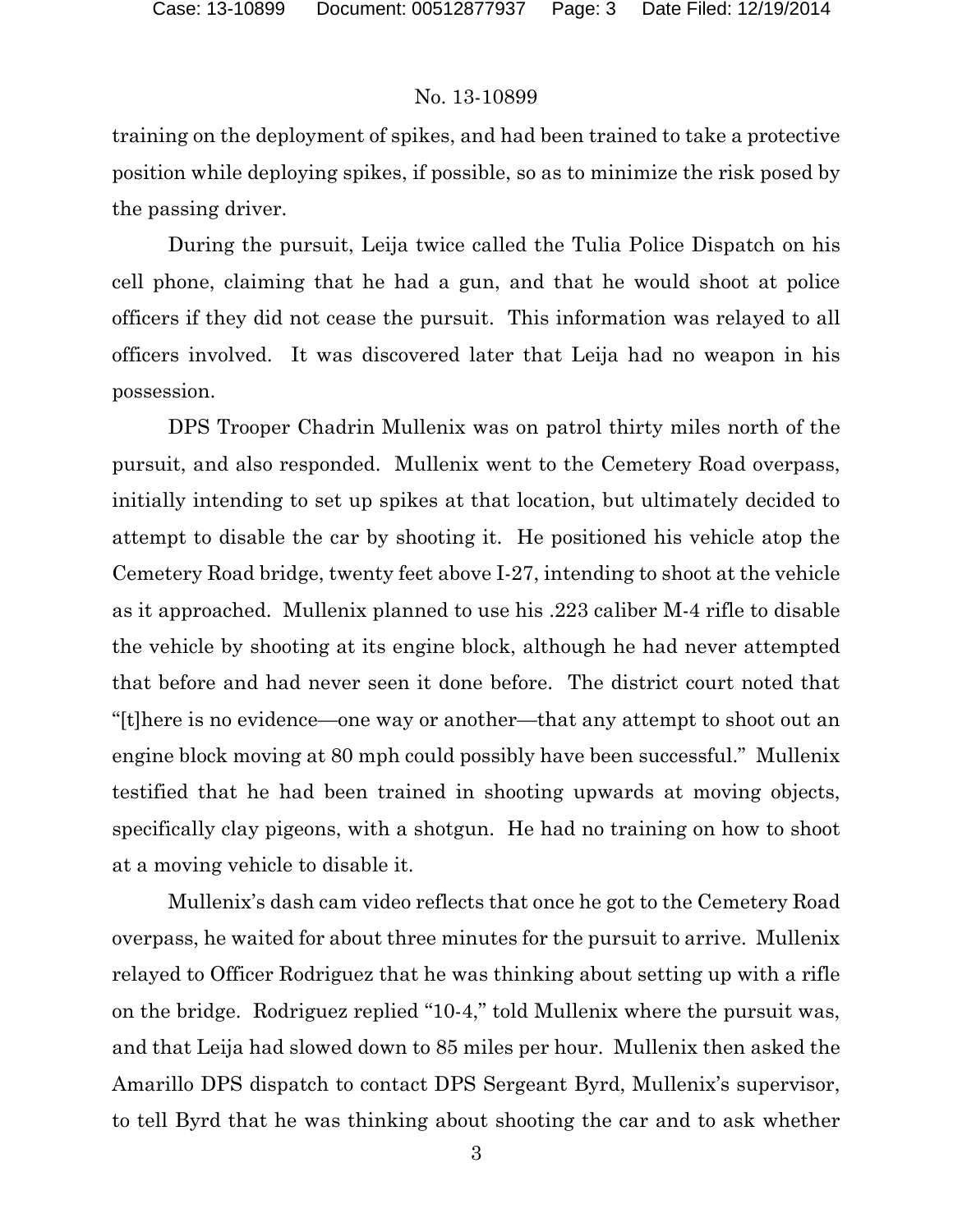the sergeant thought that was "worth doing." According to plaintiffs' allegations, he contacted Byrd to "request permission" to fire at the vehicle. Mullenix denies that he requested or needed "permission," but stated that he "asked for what [Byrd] advised" and asked to "get his advice." Mullenix did not wait for a response from Sergeant Byrd, but exited his patrol vehicle, took out his rifle, and took a shooting position on the bridge. During this time, the dispatcher relayed a response from Sergeant Byrd to "stand by" and "see if the spikes work first." Mullenix alleges that he was unable to hear that instruction because he had failed to turn on his outside loudspeakers, thereby placing himself out of communication with his dispatch or other officers involved in the pursuit. Plaintiffs allege that since the trunk was open, Mullenix should have heard the response. Mullenix did have his radio microphone on him. During the waiting minutes, Mullenix had a short, casual conversation with Randall County Sheriff's Deputy Tom Shipman about whether he could shoot the vehicle to disable it. When Shipman mentioned to Mullenix that there was another officer beneath the overpass, Mullenix replied that he did not think he would hit that officer.

As the two vehicles approached, Mullenix fired six rounds at Leija's car. There were no streetlights or ambient lighting. It was dark. Mullenix admitted he could not discern the number of people in Leija's vehicle, whether there were passengers, or what anyone in the car was doing. Mullenix testified that at the time of the shooting, he was not sure who was below the overpass, whether Ducheneaux had actually set up spikes there, or where Ducheneaux was positioned beneath the overpass. After Mullenix fired, Leija's car continued north, engaged the spike strip, hit the median and rolled two and a half times. In the aftermath of the shooting, Mullenix remarked to his supervisor, Sergeant Byrd, "How's that for proactive?" Mullenix had been in a

4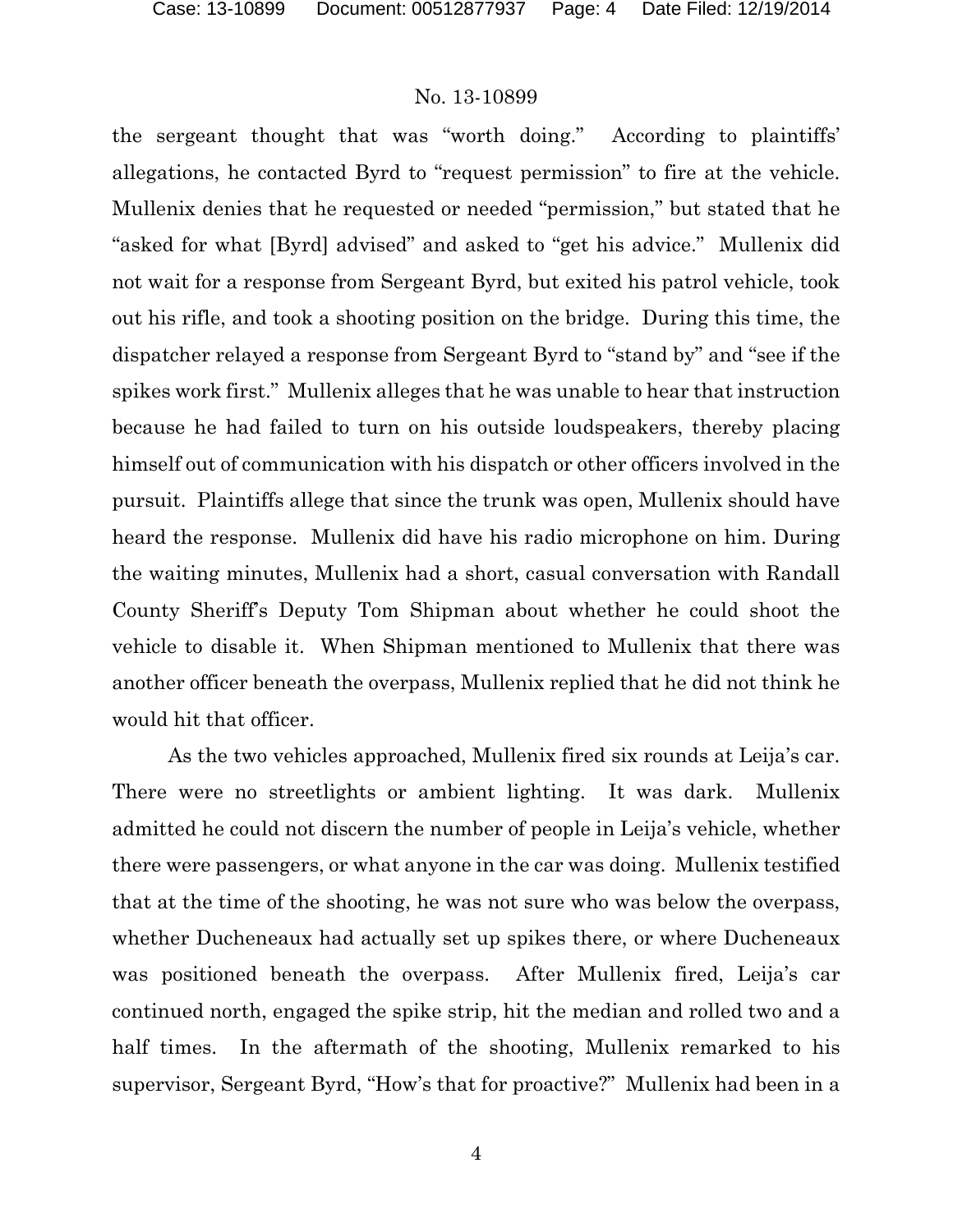counseling session earlier that same day, during which Byrd intimated that Mullenix was not being proactive enough as a Trooper.

Leija was pronounced dead soon after the shooting. The cause of death was later determined to be one of the shots fired by Mullenix that had struck Leija in the neck. The evidence indicates that at least four of Mullenix's six shots struck Leija's upper body, and no evidence indicates that Mullenix hit the vehicle's radiator, hood or engine block.

The incident was investigated by Texas Ranger Jay Foster. Foster concluded that Mullenix complied with DPS policy and Texas law. The DPS Firearms Discharge Review board reviewed the shooting and concluded that Mullenix complied with DPS policy and Texas law. A grand jury declined to return an indictment of Mullenix. A DPS Office of the Inspector General ("OIG") Report concluded the opposite, that Mullenix was not justified and acted recklessly. The parties disputed the relevance and admissibility of that OIG report, which was subsequently called into question by its author, who testified that he did not have full information on the incident or investigation when he wrote the report. The district court mentioned the report in its statement of facts, but did not further discuss the report.

Beatrice Luna, as the representative of Leija's estate, and Christina Flores, on behalf of Leija's minor child, sued DPS, the Director of DPS Steve McCraw, Trooper Rodriguez, and Trooper Mullenix, in state court, asserting claims under the Texas Tort Claims Act and 42 U.S.C. § 1983. Defendants removed to federal court. Director McCraw's Motion to Dismiss was granted, and plaintiffs' stipulation of dismissal against DPS and Trooper Rodriguez was granted with prejudice. The sole remaining claim is the § 1983 claim against Mullenix, alleging that he subjected Leija to an unconstitutional use of excessive force in violation of the Fourth Amendment. Mullenix answered and asserted the defense of qualified immunity. After discovery, Mullenix moved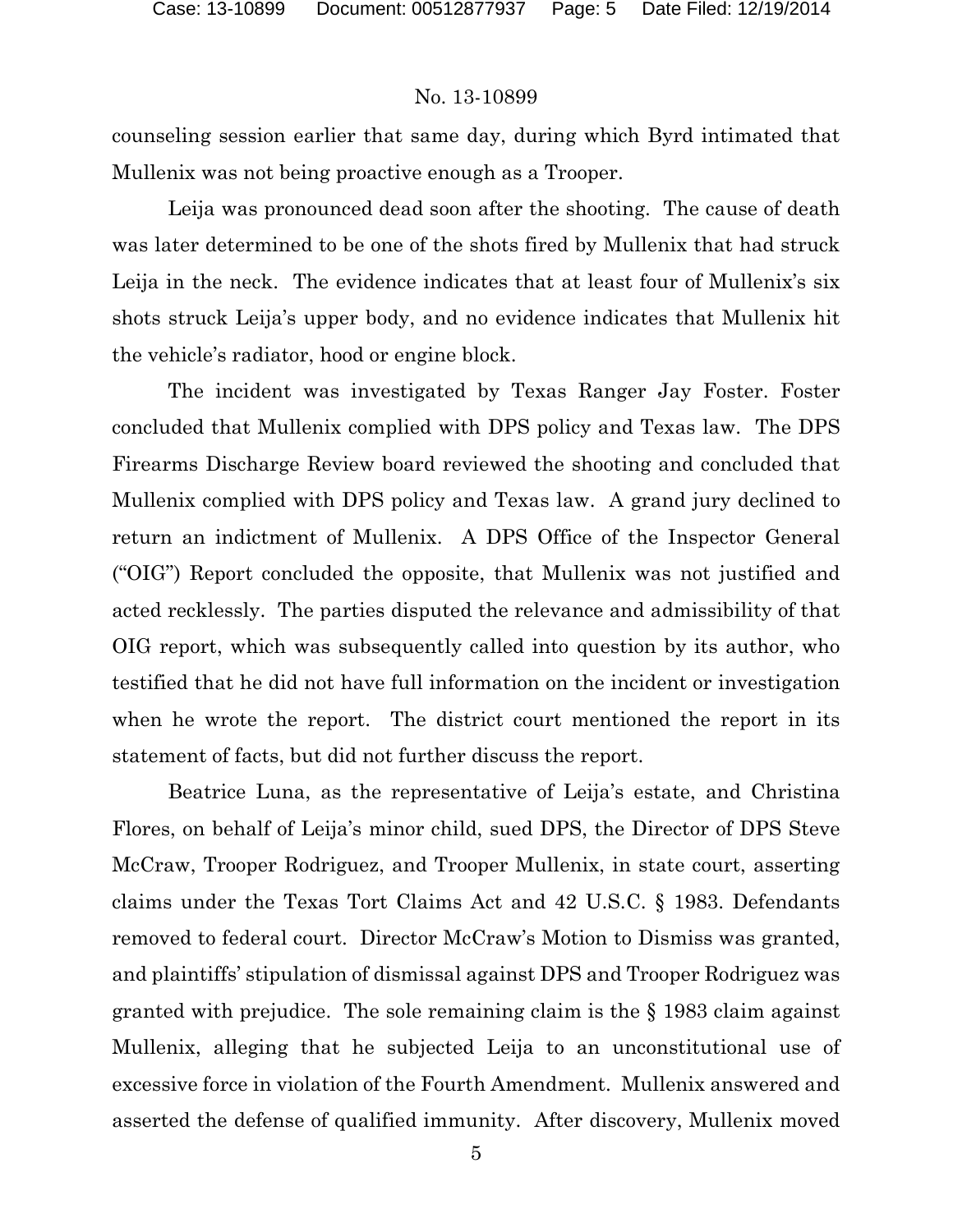for summary judgment on the issue of qualified immunity. On August 7, 2013, the district court issued a memorandum opinion and order denying Mullenix's motion for summary judgment. Mullenix appeals.

# **II. Discussion**

The doctrine of qualified immunity shields "government officials performing discretionary functions. . . from liability for civil damages insofar as their conduct does not violate clearly established statutory or constitutional rights of which a reasonable person would have known." *Harlow v. Fitzgerald*, 457 U.S. 800, 818 (1982). In reviewing a motion for summary judgment based on qualified immunity, we undertake a two-step analysis. First, we ask whether the facts, taken in the light most favorable to the plaintiffs, show the officer's conduct violated a federal constitutional or statutory right. *See Tolan v. Cotton*, 134 S. Ct. 1861, 1865 (2014); *Flores v. City of Palacios*, 381 F.3d 391, 395 (5th Cir. 2004) (citing *Saucier v. Katz*, 533 U.S. 194, 201 (2001)). Second, we ask "whether the defendant's actions violated clearly established statutory or constitutional rights of which a reasonable person would have known." *Flores*, 381 F.3d at 395 (internal quotation marks omitted) (quoting *Hope v. Pelzer*, 536 U.S. 730, 739 (2002)); *see Tolan,* 134 S. Ct. at 1866. We may examine these two factors in any order. *See Pearson v. Callahan*, 555 U.S. 223, 236 (2009) (overruling in part *Saucier v. Katz*, 553 U.S. 194 (2001)). Claims of qualified immunity must be evaluated in the light of what the officer knew at the time he acted, not on facts discovered subsequently. *See Graham v. Connor*, 490 U.S. 386, 396 (1989); *Lytle v. Bexar Cnty., Tex.*, 560 F.3d 404, 411 (5th Cir. 2009). As the Supreme Court has recently reaffirmed, "in ruling on a motion for summary judgment, the evidence of the nonmovant is to be believed, and all justifiable inferences are to be drawn in his favor." *Tolan*, 134 S. Ct. at 1863 (internal quotation marks and alteration omitted) (quoting *Anderson v. Liberty Lobby, Inc*., 477 U.S. 242, 255 (1986)).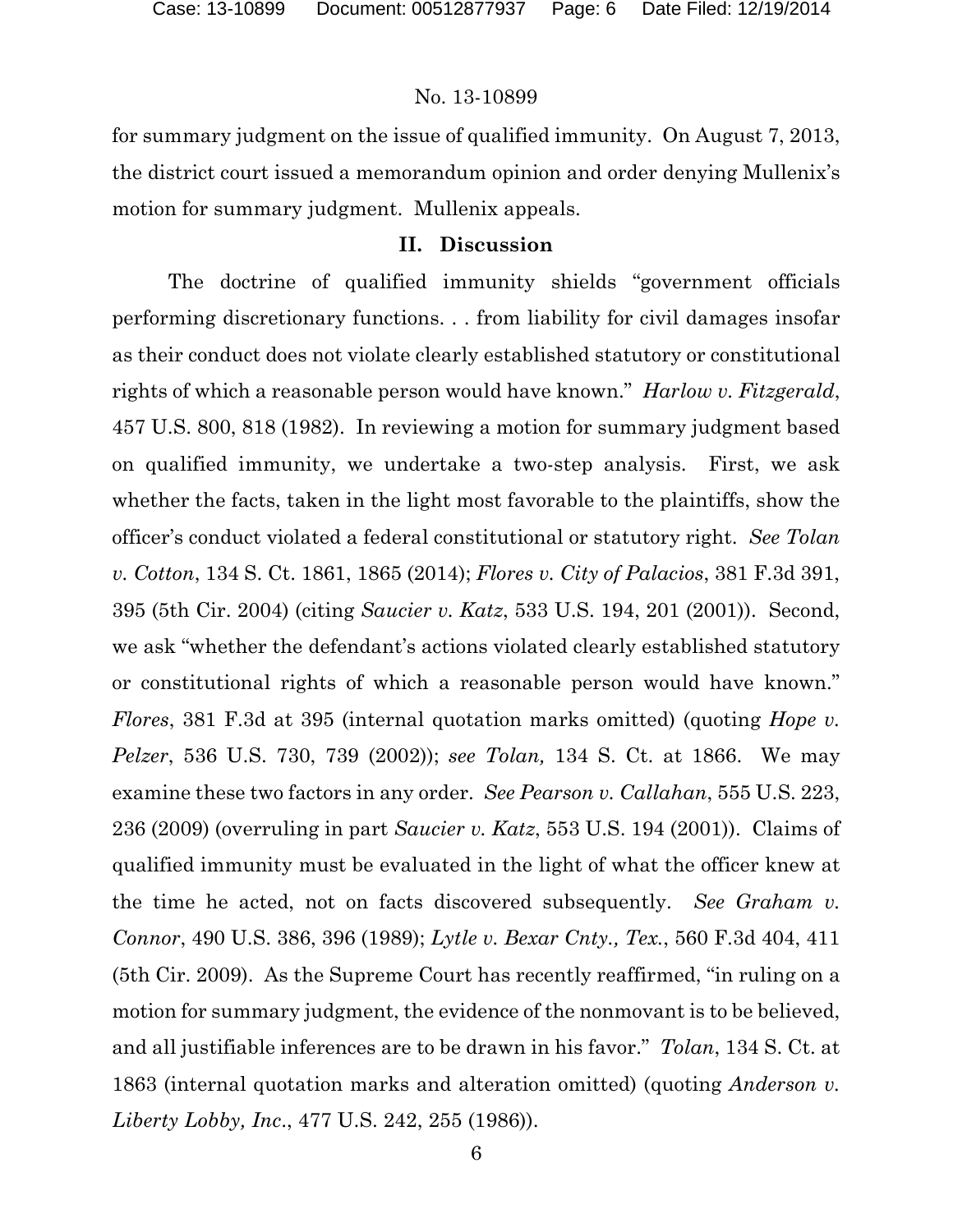Our jurisdiction to review a denial of a motion for summary judgment based on qualified immunity is limited to legal questions. *See, e.g., Kinney v. Weaver*, 367 F.3d 337, 346 (5th Cir. 2004) (en banc). Because of this jurisdictional limitation, "we consider only whether the district court erred in assessing the legal significance of the conduct that the district court deemed sufficiently supported for purposes of summary judgment." *Id*. at 348; *see Flores*, 381 F.3d at 394. We review the objective reasonableness of the defendant government official's actions and the scope of clearly established law de novo. *See Flores*, 381 F.3d at 394. We "may review the district court's conclusion that issues of fact are material, but not the conclusion that those issues of fact are genuine." *Id*.

# *A. Constitutional Violation*

Under the first prong of the qualified immunity analysis, the plaintiffs must produce facts sufficient to show that Mullenix's actions violated Leija's Fourth Amendment rights. *Tolan*, 134 S. Ct. at 1865; *Flores*, 381 F.3d at 395. "[T]here can be no question that apprehension by the use of deadly force is a seizure subject to the reasonableness requirement of the Fourth Amendment." *Tennessee v. Garner*, 471 U.S. 1, 7 (1985). To show a violation, the plaintiffs must produce facts sufficient to show that Leija suffered (1) an injury; (2) which resulted directly from a use of force that was clearly excessive to the need; and (3) the force used was objectively unreasonable. *Goodson v. City of Corpus Christi*, 202 F.3d 730, 740 (5th Cir. 2000). "This is an objective standard: 'the question is whether the officers' actions are objectively reasonable in light of the facts and circumstances confronting them, without regard to their underlying intent or motivation.'" *Ramirez v. Knoulton*, 542 F.3d 124, 128-29 (5th Cir. 2008) (quoting *Graham*, 490 U.S. at 396).

"There are few, if any, bright lines for judging a police officer's use of force; when determining whether an officer's conduct violated the Fourth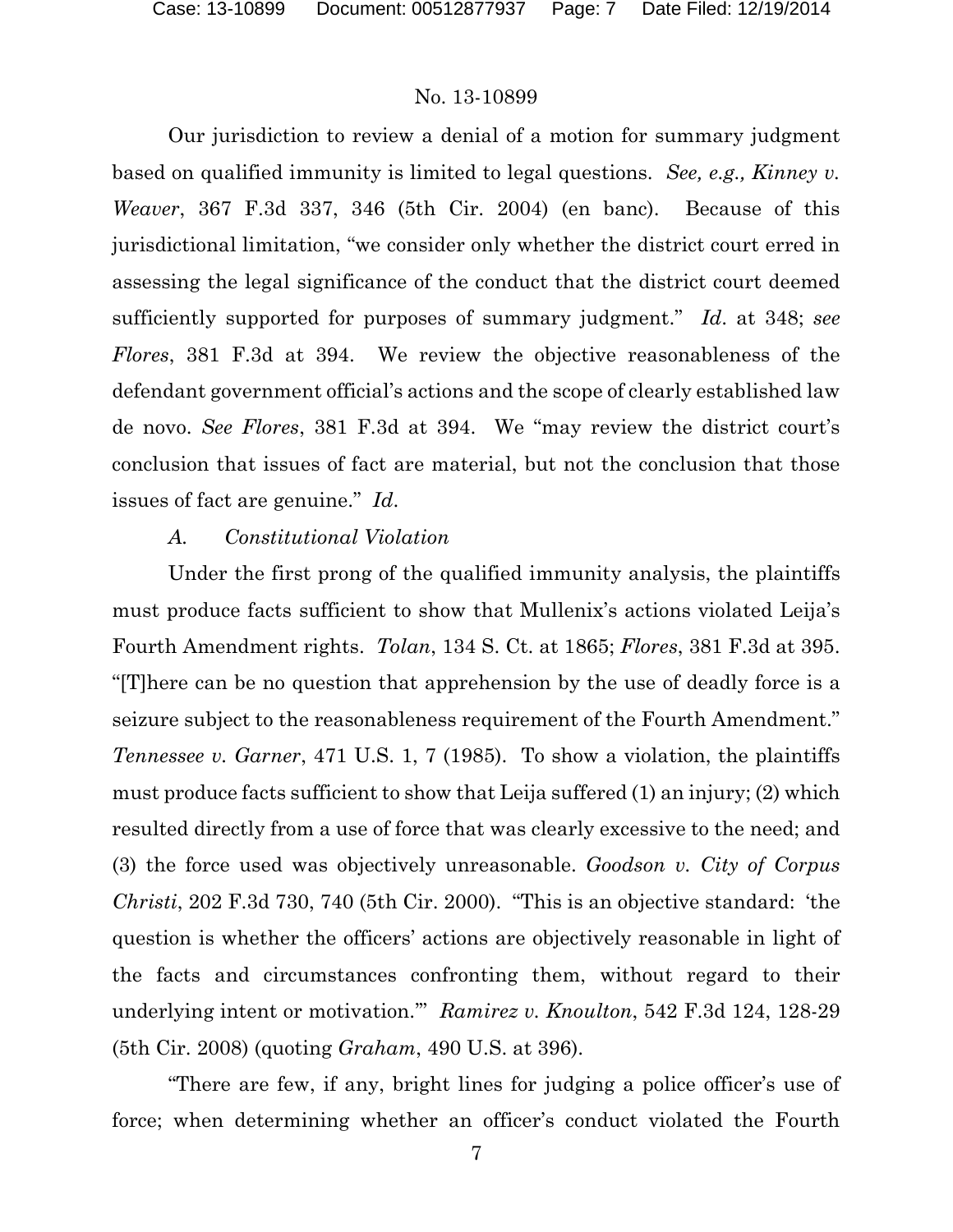Amendment, we must slosh our way through the factbound morass of reasonableness." *Lytle*, 560 F.3d at 411 (internal quotation marks and alteration omitted) (quoting *Scott v. Harris*, 550 U.S. 372, 383 (2007)). "To gauge the objective reasonableness of the force used by a law enforcement officer, we must balance the amount of force used against the need for force," paying "careful attention to the facts and circumstances of each particular case." *Flores*, 381 F.3d at 399. "The intrusiveness of a seizure by means of deadly force is unmatched." *Garner*, 471 U.S. at 9; *see Flores*, 381 F.3d at 399. Balanced against this intrusion are "the facts and circumstances of each particular case, including the severity of the crime at issue, whether the suspect poses an immediate threat to the safety of the officers or others, and whether he is actively resisting arrest or attempting to evade arrest by flight." *Lytle*, 560 F.3d at 411.

When deadly force is used, it is clear that the severity and immediacy of the threat of harm to officers or others are paramount to the reasonableness analysis. *See Plumhoff v. Rickard*, 134 S. Ct. 2012, 2021 (2014) (concluding that deadly force was not objectively unreasonable where "it is beyond serious dispute that Rickard's flight posed a grave public safety risk"); *Scott*, 550 U.S. at 386 (noting that the use of deadly force was not objectively unreasonable when "[t]he car chase that respondent initiated in this case posed a substantial and immediate risk of serious physical injury to others"); *see also Garner*, 471 U.S. at 11 ("Where the suspect poses no immediate threat to the officer . . . the harm resulting from failing to apprehend him does not justify the use of deadly force to do so."); *Thompson v. Mercer*, 762 F.3d 433, 440 (5th Cir. 2014) (noting that "the question is whether the officer had reason to believe, at that moment, that there was a threat of physical harm"); *Hathaway v. Bazany*, 507 F.3d 312, 320 (5th Cir. 2007) (noting that the "reasonableness of an officer's use of deadly force is. . . determined by the existence of a credible, serious threat to the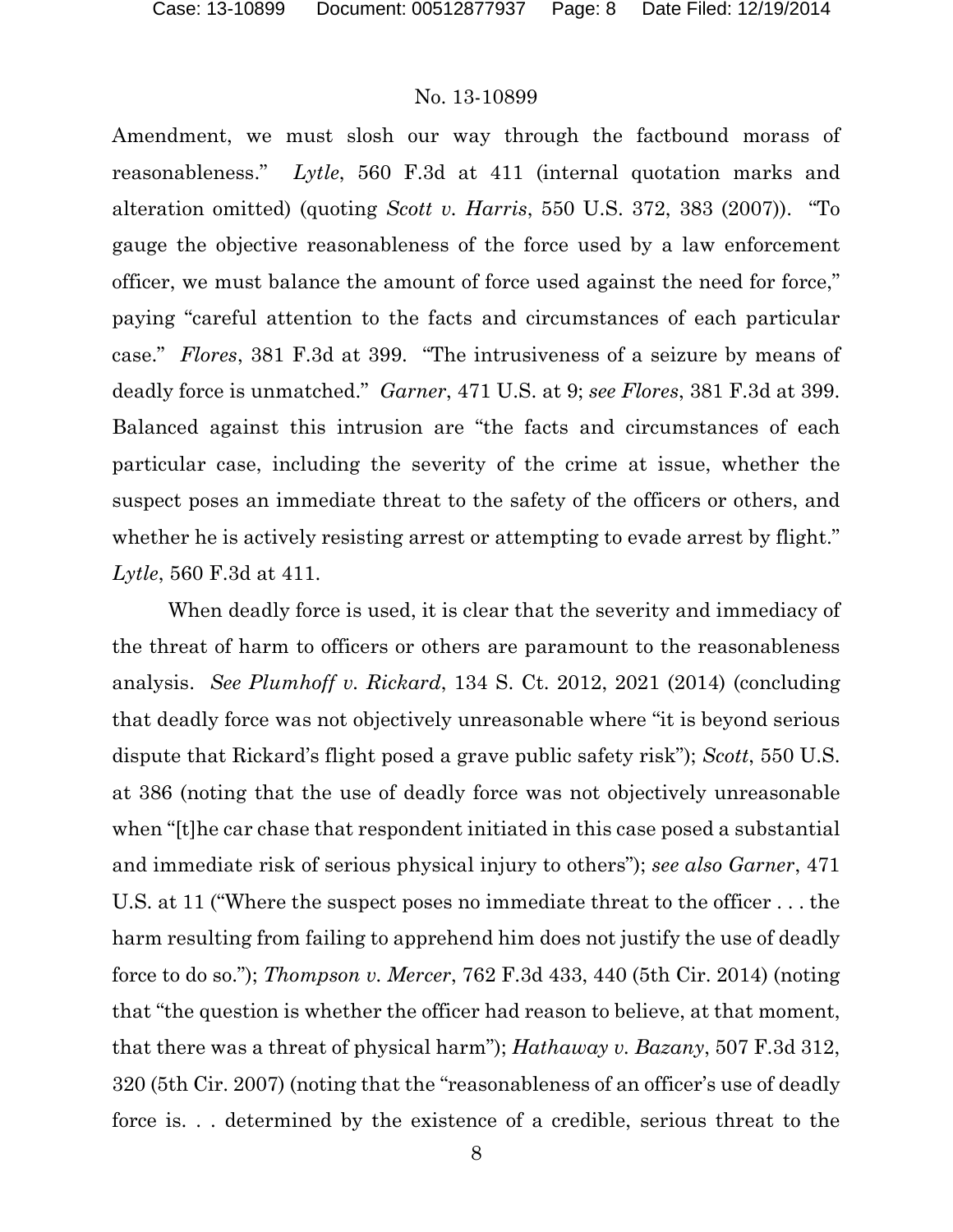physical safety of the officer or to those in the vicinity"); *Bazan ex rel. Bazan v. Hidalgo Cnty*., 246 F.3d 481, 493 (5th Cir. 2001) ("The excessive force inquiry is confined to whether the Trooper was in danger at the moment of the threat that resulted in the Trooper's shooting Bazan."); *Vaughan v. Cox*, 343 F.3d 1323, 1330 (11th Cir. 2003) ("Genuine issues of material fact remain as to whether [the suspects'] flight presented an immediate threat of serious harm to [the police officer] or others at the time [the officer] fired the shot.").

With regard to high-speed chases, the Supreme Court has held that "[a] police officer's attempt to terminate a dangerous high-speed car chase that threatens the lives of innocent bystanders does not violate the Fourth Amendment, even when it places the fleeing motorist at risk of serious injury or death." *Scott*, 550 U.S. at 386; *see also Plumhoff*, 134 S. Ct. at 2021-22 (applying *Scott* to a case involving the shooting of a suspect in a high-speed chase). Likewise, this court has recently held that a sheriff who used an assault rifle to intentionally shoot a fleeing suspect as he approached in a truck, after a lengthy, dangerous chase, did not violate the Fourth Amendment. *Thompson*, 762 F.3d at 438. These cases, however, do not establish a bright-line rule; "a suspect that is fleeing in a motor vehicle is not so inherently dangerous that an officer's use of deadly force is *per se* reasonable." *Lytle*, 560 F.3d at 416. Instead, *Scott*, *Plumhoff* and *Thompson*  are simply applications of the Fourth Amendment's reasonableness requirement to particular facts. *See Plumhoff*, 134 S. Ct. at 2020-22; *Scott*, 550 U.S. at 382-83; *Thompson*, 762 F.3d at 438. "Nearly any suspect fleeing in a motor vehicle poses some threat of harm to the public. As the cases addressing this all-too-common scenario evince, the real inquiry is whether the fleeing suspect posed such a threat that the use of deadly force was justifiable." *Lytle*, 560 F.3d at 415; *see Thompson*, 762 F.3d at 438.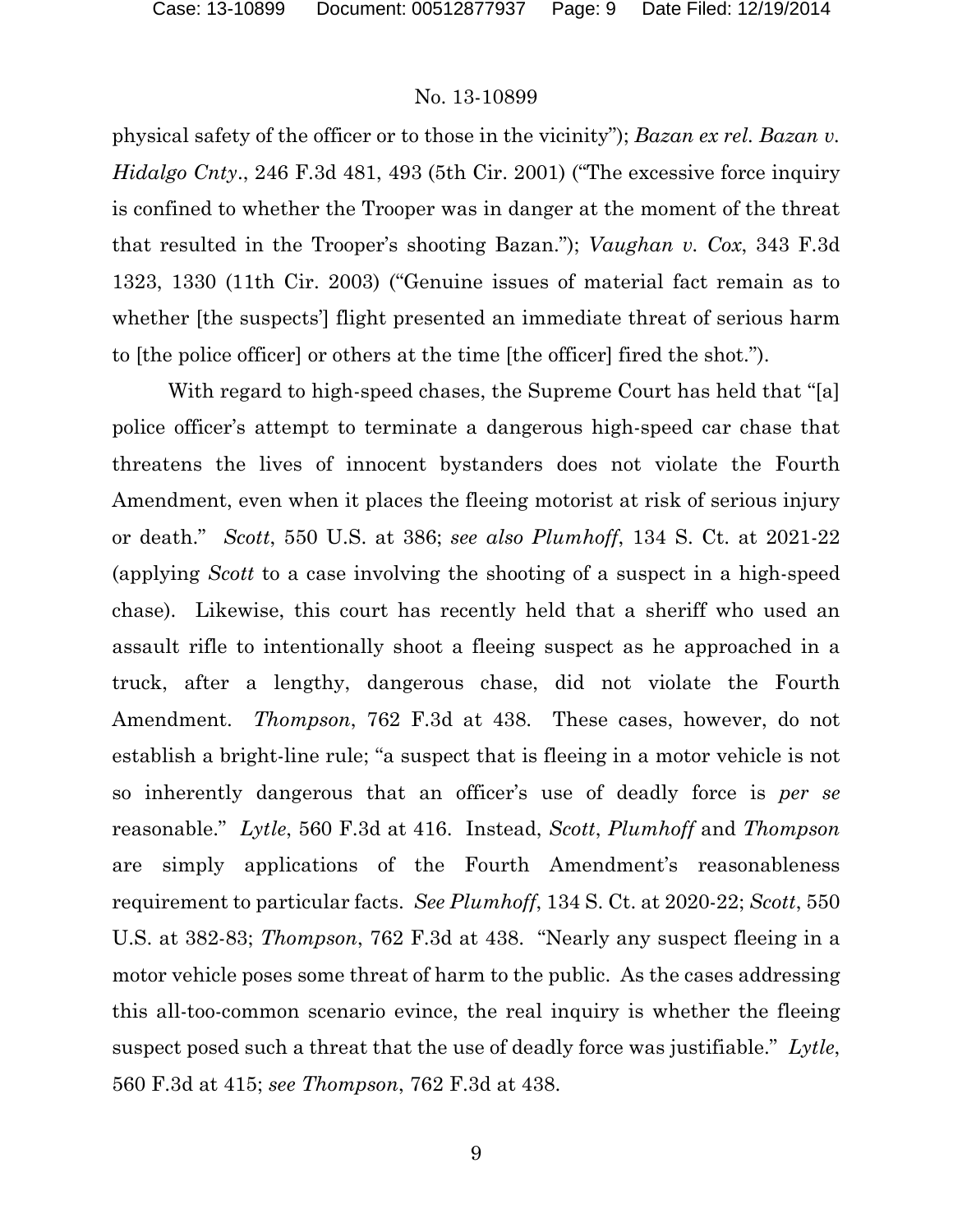Mullenix asserts that, as a matter of law, his use of force was not objectively unreasonable because he acted to protect other officers, including Officer Ducheneaux beneath the overpass and officers located further north up the road, as well as any motorists who might have been located further north. However, accepting plaintiffs' version of the facts (and reasonable inferences therefrom) as true, these facts are sufficient to establish that Mullenix's use of deadly force was objectively unreasonable. *See Newman v. Guedry*, 703 F.3d 757, 762 (5th Cir. 2012) ("Mindful that we are to view the facts in a light most favorable to Newman, and seeing nothing in the three video recordings to discredit his allegations, we conclude, based only on the evidence in the summary-judgment record, that the use of force was objectively unreasonable in these circumstances."); *Haggerty v. Tex. State. Univ*., 391 F.3d 653, 655 (5th Cir. 2004) ("In an interlocutory appeal in which the defendant asserts qualified immunity, to the extent that the district court found that genuine factual disputes exist, we accept the plaintiff's version of the facts (to the extent reflected by proper summary judgment evidence) as true."); *see also Tolan*, 134 S. Ct. at 1863 ("[I]n ruling on a motion for summary judgment, the evidence of the nonmovant is to be believed, and all justifiable inferences are to be drawn in his favor.").

Many of the facts surrounding Leija's flight from police, viewed in the light most favorable to the plaintiffs, negate the risk factors central to the reasonableness findings in cases like *Scott*, *Plumhoff* and *Thompson*. According to the plaintiffs' version of the facts, although Leija was clearly speeding excessively at some times during the pursuit, traffic on the interstate in the rural area was light. There were no pedestrians, no businesses and no residences along the highway, and Leija ran no other cars off the road and engaged no police vehicles. Further, there is evidence showing that Leija had slowed to 85 miles per hour prior to the shooting. Spike systems, which could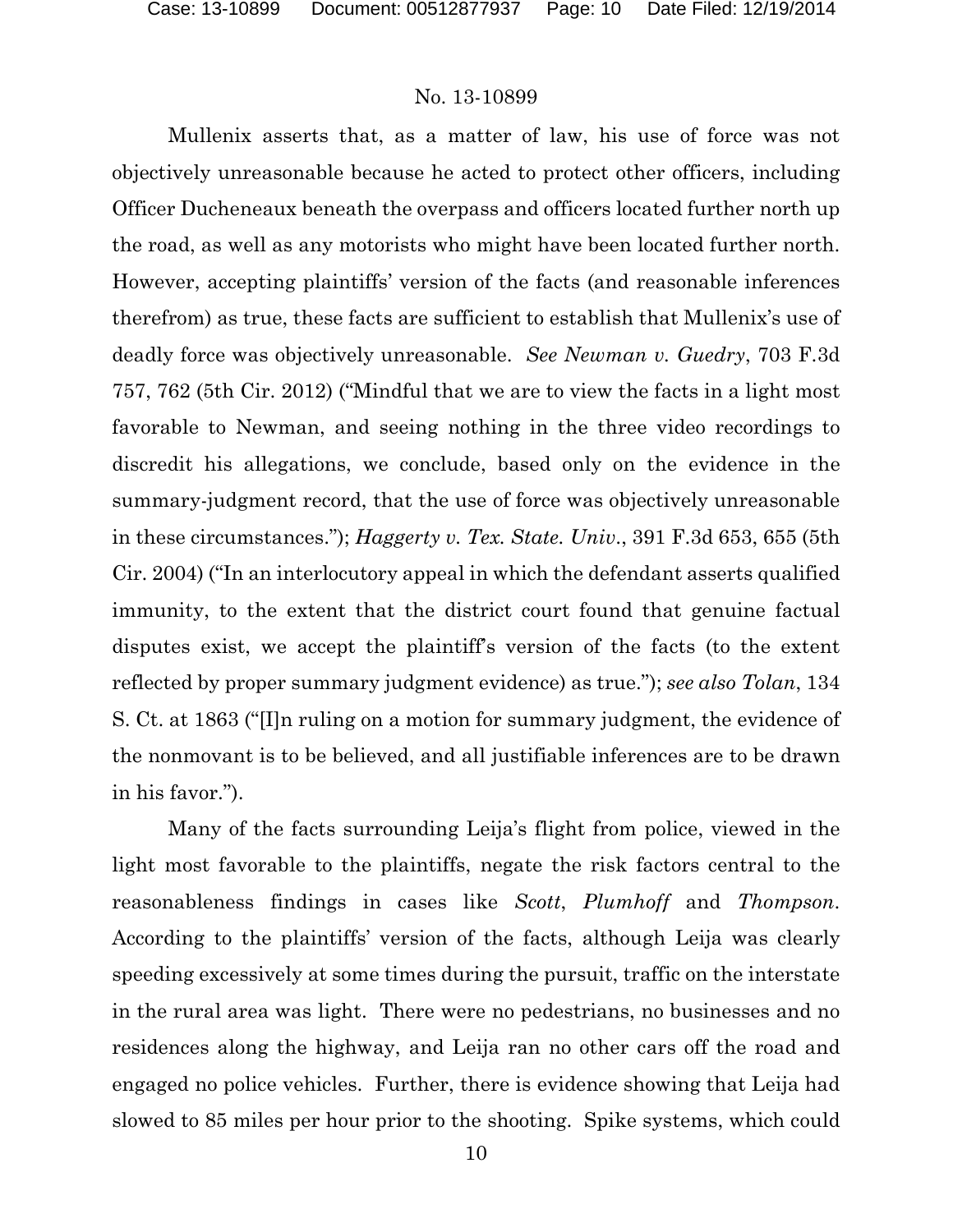have ended the pursuit without resort to deadly force, had already been prepared in three locations ahead of the pursuit. In *Scott* and *Plumhoff*, on the other hand, multiple other methods of stopping the suspect through alternate means had failed, the suspects were traveling on busy roads, had forced multiple other drivers off the road, had caused collisions with officers or innocent bystanders, and at the time of the shooting were indisputably posing an immediate threat to bystanders or other officers in the vicinity. *See Plumhoff*, 134 S. Ct. at 2017-18, 2021-22; *Scott*, 550 U.S. at 379-80, 383-84. Likewise, in *Thompson*, this court found that the officers had tried "four times" to stop the chase with "alternate means of seizure before resorting to deadly force" to stop a driver who posed "extreme danger to human life." *Thompson*, 762 F.3d at 438, 440. The *Thompson* court explained that

even the Thompsons concede that their son represented a grave risk when he "reached speeds exceeding 100 miles per hour on the interstate, when he ran numerous stop signs, when he had 'recklessly' driven on the wrong side of the road, [and] when he avoided some road spikes [and] took officers down Blue Flat Road where a horse was loose." Indeed, parts of the police camera footage might be mistaken for a video game reel, with Keith disregarding every traffic law, passing other motorists on the left, on the right, on the shoulder, and on the median. He occasionally drove off the road altogether and used other abrupt maneuvers to try to lose his pursuers. The truck was airborne at least twice, with Keith struggling to regain control of the vehicle. In short, Keith showed a shocking disregard for the welfare of passersby and of the pursuing law enforcement officers.

*Id.* at 438.

To the extent that we must view facts in accordance with the video, *see Scott*, 550 U.S. at 378-80; *Thompson*, 762 F.3d at 439, the video supports the plaintiffs' version of the facts. In *Scott*, the plaintiff argued that the force used was unreasonable because the driver posed "little, if any actual threat to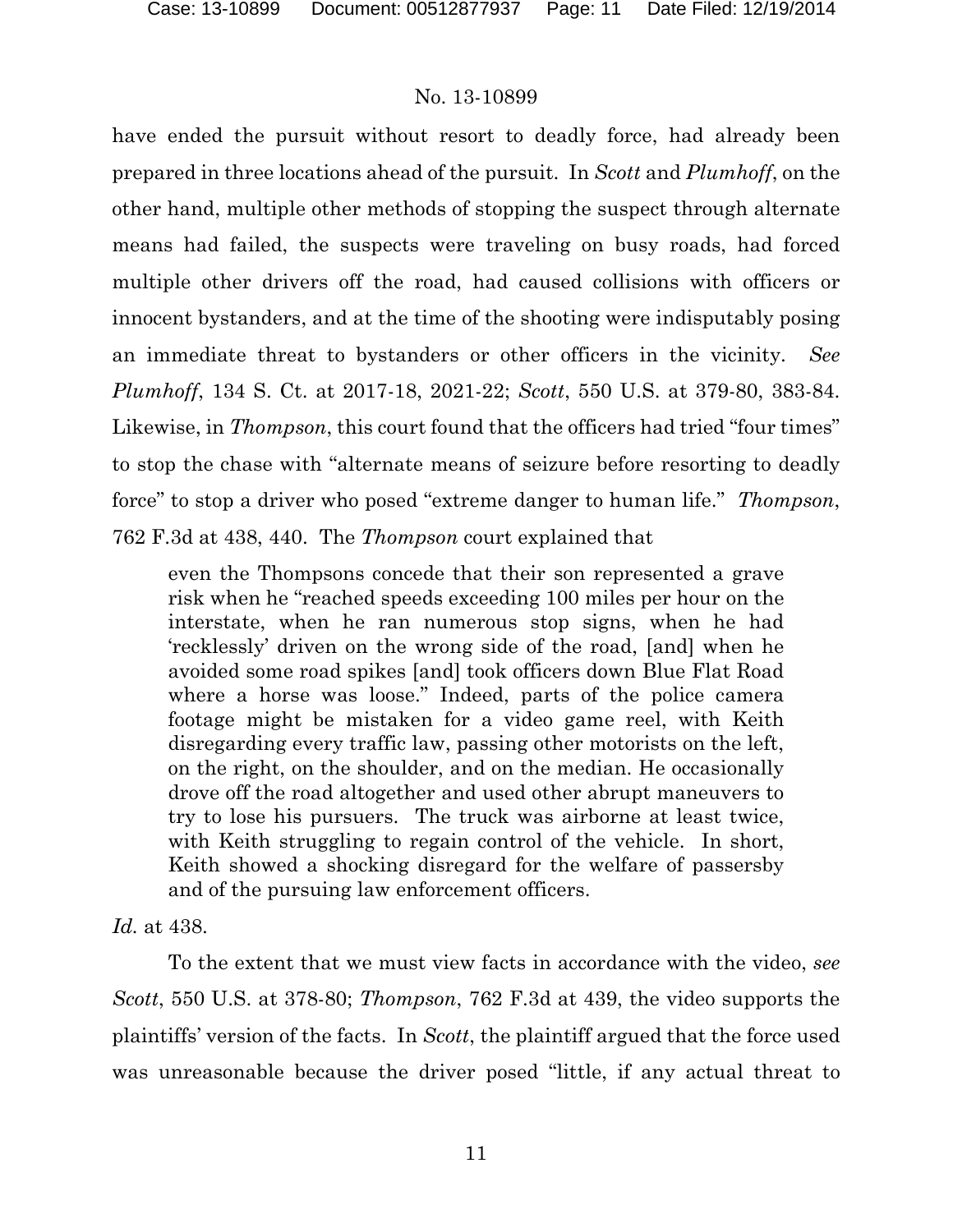pedestrians or other motorists." *Scott*, 550 U.S. at 378. However, the Court said,

[t]he videotape tells quite a different story. There we see respondent's vehicle racing down narrow, two-lane roads in the dead of night at speeds that are shockingly fast. We see it swerve around more than a dozen other cars, cross the double-yellow line, and force cars traveling in both directions to their respective shoulders to avoid being hit. We see it run multiple red lights and travel for considerable periods of time in the occasional center leftturn-only lane, chased by numerous police cars forced to engage in the same hazardous maneuvers just to keep up. Far from being the cautious and controlled driver the lower court depicts, what we see on the video more closely resembles a Hollywood-style car chase of the most frightening sort, placing police officers and innocent bystanders alike at great risk of serious injury.

Id. at 379-80. The Court relied on the video to resolve disputed facts, holding that the video "blatantly contradicted" the plaintiff's version of the facts, "so that no reasonable jury could believe it." *Id*. at 380. Likewise, in *Thompson*, the plaintiffs argued that the threat posed by the chase had ended because the rural road was empty by the time of the shooting, but this court found that "the Thompsons' characterization of the scene is belied by the video evidence," which showed multiple cars pulling over to avoid the chase, and dangerous conditions on the road, which had limited visibility and no shoulder for cars to pull onto. *Thompson*, 762 F.3d at 439. Here, however, the video supports the plaintiffs' assertions that during the pursuit, traffic on the divided highway was light, there were no pedestrians, businesses or residences along the highway, and Leija ran no other cars off the road and did not engage any police vehicles.

Further, in concluding that the use of force was not objectively unreasonable, the *Thompson* opinion relies repeatedly on the fact that the officers had made four attempts to disable the vehicle with "alternate means of seizure before resorting to deadly force." *Thompson*, 762 F.3d at 438, 440.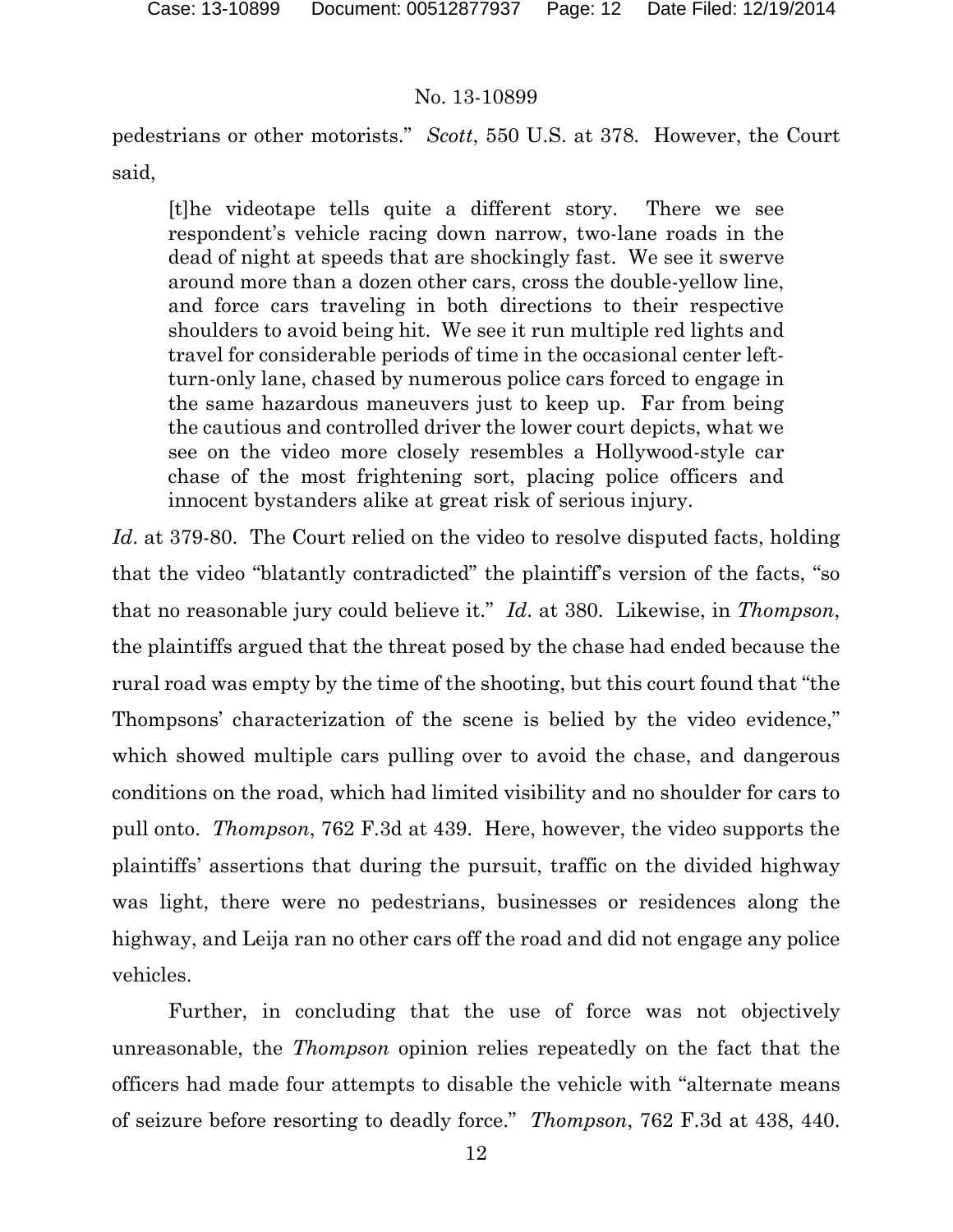With regard to the existence of a Fourth Amendment violation, the holding of *Thompson* is that "after multiple other attempts to disable the vehicle failed, it was not unreasonable for Mercer to turn to deadly force to terminate the dangerous high-speed chase." *Id*. at 438. The opinion later similarly concludes that "law enforcement reasonably attempted alternate means of seizure before resorting to deadly force," *id*. at 440, and discusses this fact twice in its discussion of whether the law was sufficiently clearly established, *id*. at 440- 41. In the instant case, there were spikes already in place under the bridge, and officers prepared to deploy spikes in two additional locations up the road. Yet Mullenix fired his rifle at Leija's vehicle before Leija had encountered any of the spikes. In contrast to *Thompson*, the alternative methods of seizure that were already prepared were never given a chance to work before Mullenix resorted to deadly force.

We certainly do not discount Leija's threats to shoot officers, which he made to the Tulia dispatcher and which were relayed to Mullenix and other officers. However, allegedly being armed and in a car fleeing are not, by themselves, sufficient to establish that Leija posed such an imminent risk of harm that deadly force was permitted. In a case involving the shooting of a suspect, we have stated that the "core issue" is "whether the officer reasonably perceived an immediate threat." *Reyes v. Bridgwater*, 362 F. App'x 403, 408 (5th Cir. 2010). "[T]he focus of the inquiry is the act that led the officer to discharge his weapon." *Id.* at 406 (internal quotation marks and alteration omitted) (quoting *Manis v. Lawson*, 585 F.3d 839, 845 (5th Cir. 2009)); *see also Bazan*, 246 F.3d at 493 ("The excessive force inquiry is confined to whether the Trooper was in danger at the moment of the threat that resulted in the Trooper's shooting."). The factual scenario here is substantially different, in terms of the imminence and immediacy of the risk of harm, from situations where we have granted qualified immunity to officers who shot an armed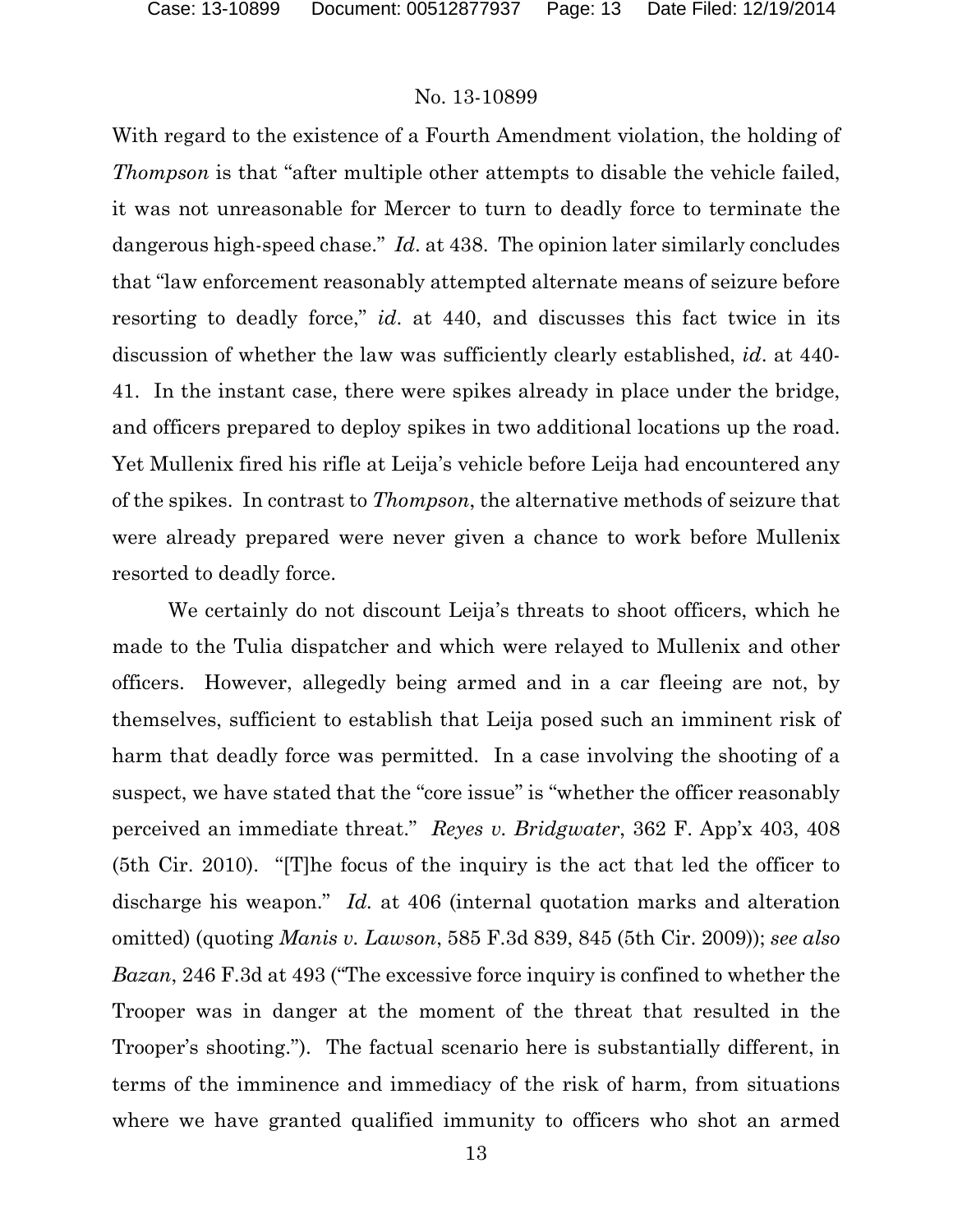suspect, or a suspect believed to be armed. *See Ramirez*, 542 F.3d at 127, 129 (suspect stopped by the side of the road after a brief chase displayed a gun, repeatedly ignored police commands, was located yards from police officers, and brought his hands together in a manner that indicated he may have been reaching for the gun, prompting officer to shoot him); *Ballard v. Burton*, 444 F.3d 391, 402-03 (5th Cir. 2006) (mentally disturbed suspect "refused to put down his rifle, discharged the rifle into the air several times while near officers, and pointed it in the general direction of law enforcement officers"); *Reese v. Anderson*, 926 F.2d 494, 500-01 (5th Cir. 1991) (suspect stopped after a highspeed chase refused to exit the car, refused to follow police commands, repeatedly raised and lowered his hands, turned away from the officer and reached lower toward the floorboard, prompting the officer to shoot him); *compare Reyes*, 362 F. App'x at 407 (fact issue precluded qualified immunity where suspect was armed with a knife, but made no threatening gesture or motion), *with Harris v. Serpas*, 745 F.3d 767, 773 (5th Cir. 2014) (qualified immunity granted to officer where video confirmed that suspect "was standing up out of bed and had raised the knife above his head at the time the shots were fired"). We discuss these cases not because we hold that an officer must actually see a weapon before taking action to protect himself or others from the suspect, but because they illustrate that, even when a weapon is present, the threat must be sufficiently imminent at the moment of the shooting to justify deadly force.

In *Thompson*, the court did note the existence of a stolen gun in the car of the fleeing suspect as a fact that supported its conclusion that the suspect posed an "ongoing threat of serious harm," even though the officer had no way of ascertaining whether the suspect intended to use the weapon. *Thompson*, 762 F.3d at 439 (quotation omitted). However, in *Thompson*, the officer also knew at the time of the shooting that the suspect was fleeing in a stolen car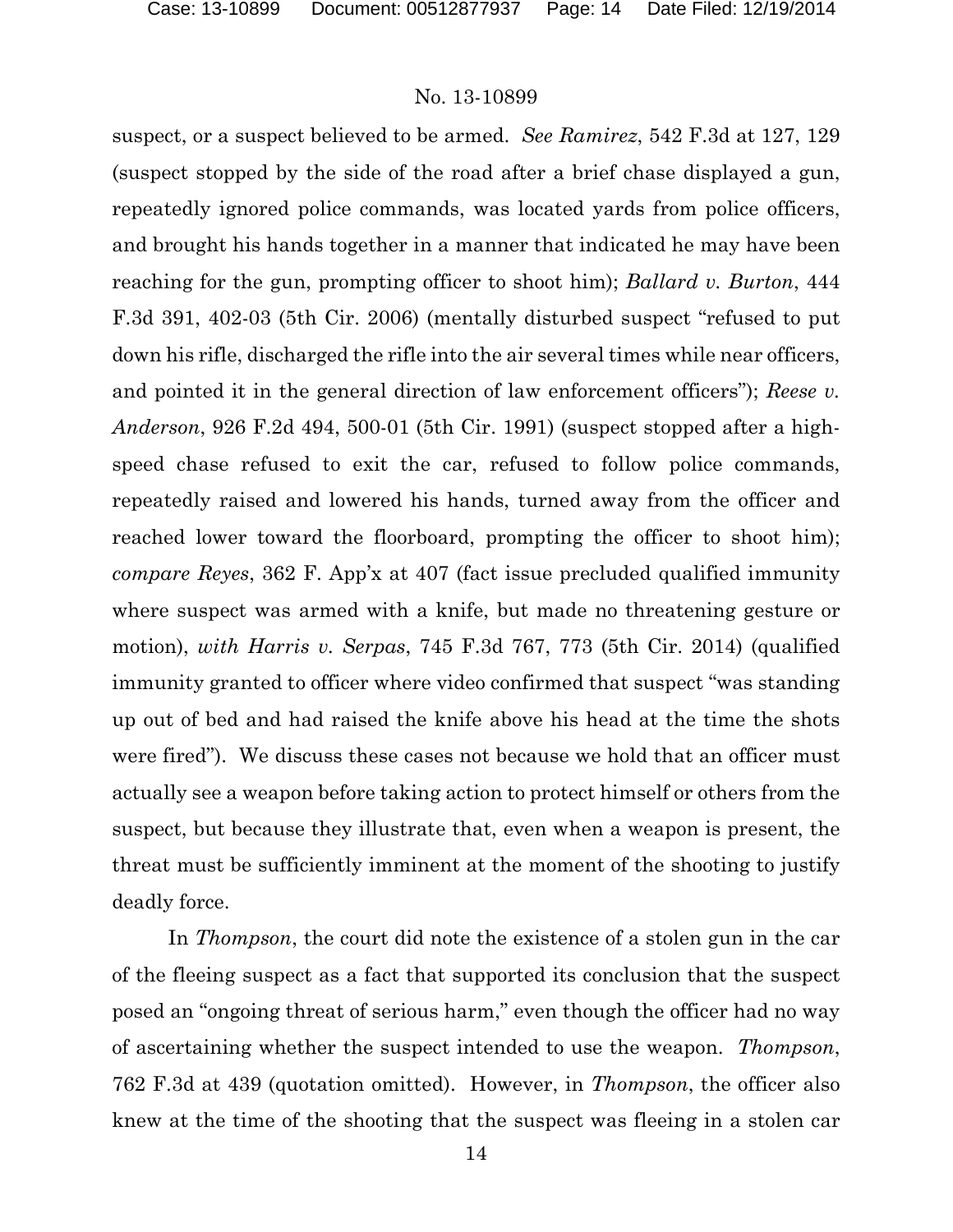$\overline{a}$ 

# No. 13-10899

with a stolen weapon, had abducted a woman during his flight, and that the "unidentified suspect was admittedly suicidal and had already acted with utter desperation in attempting to evade law enforcement." *Id*. Thus, the court found that the officer was "justified in assuming" that the presence of the stolen weapon contributed to the continuing threat posed by suspect. *Id*.

Here, although Leija had stated to the dispatcher that he was armed and would shoot officers, he was not fleeing the scene of a violent crime, no weapon was ever seen, and at the time of the shooting, most officers and bystanders were miles away, where they would not have been encountered until after the spikes were given a chance to stop the chase. On appeal, Mullenix relies heavily on the presence of Ducheneaux beneath the overpass, and the risk that Leija could shoot Ducheneaux as he sped by. However, he also testified that he did not actually know Ducheneaux's position or what he was doing beneath the overpass.[2](#page-14-0) Mullenix argues that he knew that an officer had to be positioned near a roadway to deploy spikes, but the facts, taken in the light most favorable to the plaintiffs, also show that officers were trained to deploy spikes in a location where they were able to take a protective position, that there were several pillars at the Cemetery Road overpass and that Ducheneaux had positioned himself behind a pillar as he was trained to do. Further, just prior to the shooting, Sheriff's Deputy Shipman mentioned Ducheneaux's presence beneath the overpass, and Mullenix replied only that he did not think *he* would hit Mullenix; he did not indicate that he perceived a threat to Ducheneaux from Leija. In this situation, the facts, viewed in the

<span id="page-14-0"></span><sup>&</sup>lt;sup>2</sup> We do not hold that an officer must necessarily have another officer that he believes to be in danger in his sightline at the time he takes action. We merely state that the facts, viewed in favor of the plaintiffs, are sufficient to show that Mullenix—positioned atop a bridge in the dark of night, and eventually out of contact with other officers—lacked sufficient knowledge to determine whether or not Ducheneaux was in immediate danger from Leija, or whether Mullenix's own actions were decreasing the risk to Ducheneaux.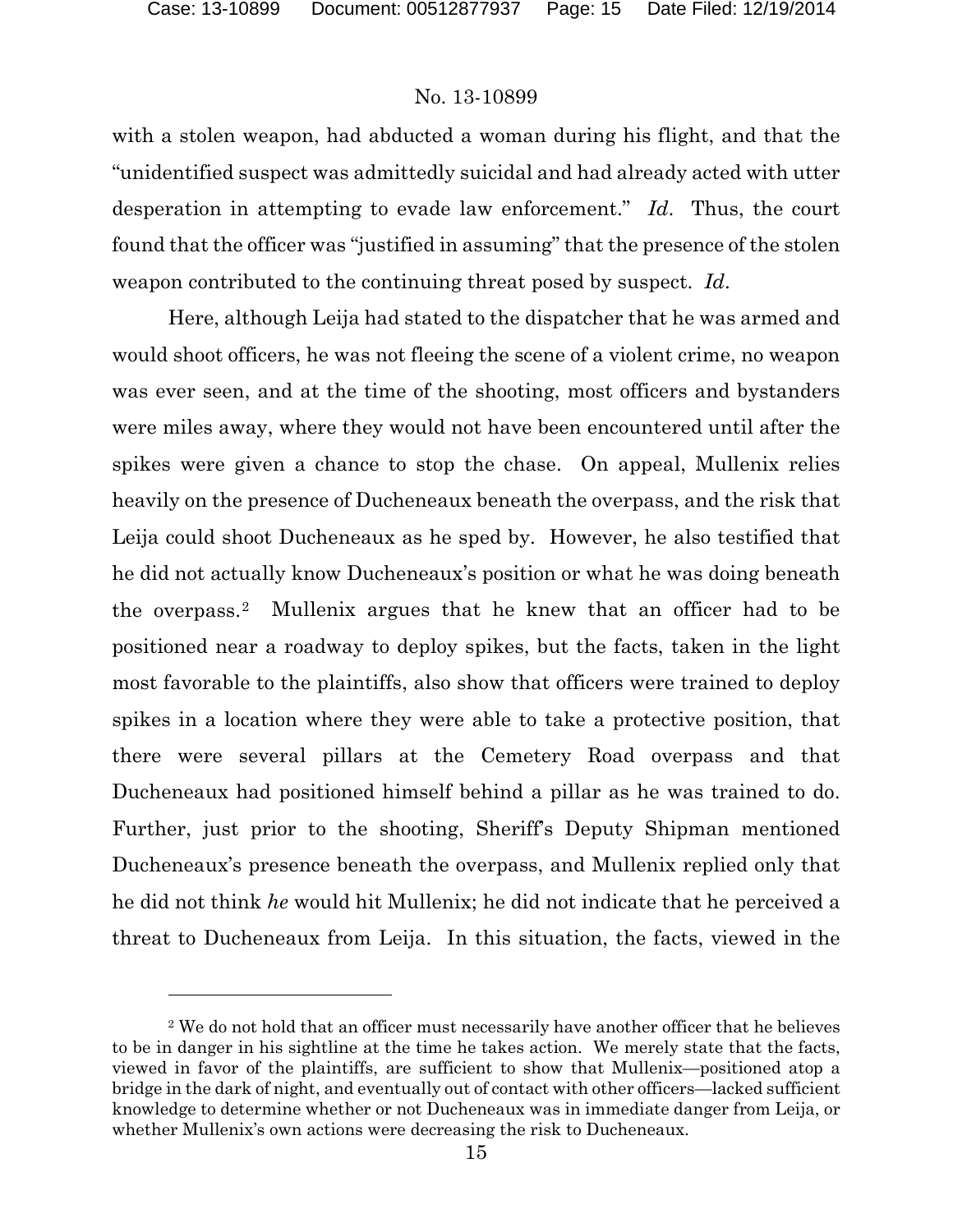light most favorable to the plaintiffs, do not establish that Mullenix reasonably perceived an immediate threat at the time of the shooting, sufficient to justify the use of deadly force.

The plaintiffs also point to evidence in the record showing that Mullenix heard the warning that Leija had said he had a gun six minutes before the shooting, and went to the bridge and waited three minutes for Leija's car to approach. During this period Mullenix had time to consider his approach, including time to ask for his supervisor's opinion, inform Rodriguez of his intentions, and discuss the feasibility of shooting the car with Shipman. This is not the type of "split-second judgment" that officers must make when faced with an imminent risk of harm to themselves or others. *See Plumhoff*, 134 S. Ct. at 2020; *Graham*, 490 U.S. at 396-97; *Hathaway*, 507 F.3d at 320-21. Although Mullenix relies heavily on the assertion that it is up to the "officer on the scene" to make judgments about the use of deadly force, Mullenix was not the only, or even the primary, officer on the scene. Officer Rodriguez was immediately in pursuit of Leija, and multiple other officers from various law enforcement agencies were on the scene at Cemetery Road and were at multiple locations further north along I-27, planning to deploy tire spikes to stop the suspect. There is no evidence that any other officer from any of the law enforcement agencies involved in the pursuit, hearing the same information that Mullenix heard, including the information regarding Leija's threats, decided that deadly force was necessary or warranted. Further, via the dispatcher, Mullenix asked his supervisor, Sergeant Byrd, about his plan to shoot at the car. It is undisputed that Sergeant Byrd advised Mullenix to "stand by" and "see if the spikes work first." While Mullenix contends he did not hear his supervisor's command to stand by, plaintiffs proffered evidence that he could have heard that command. If plaintiffs' evidence is taken as true, it supports the conclusion that Mullenix acted objectively unreasonably.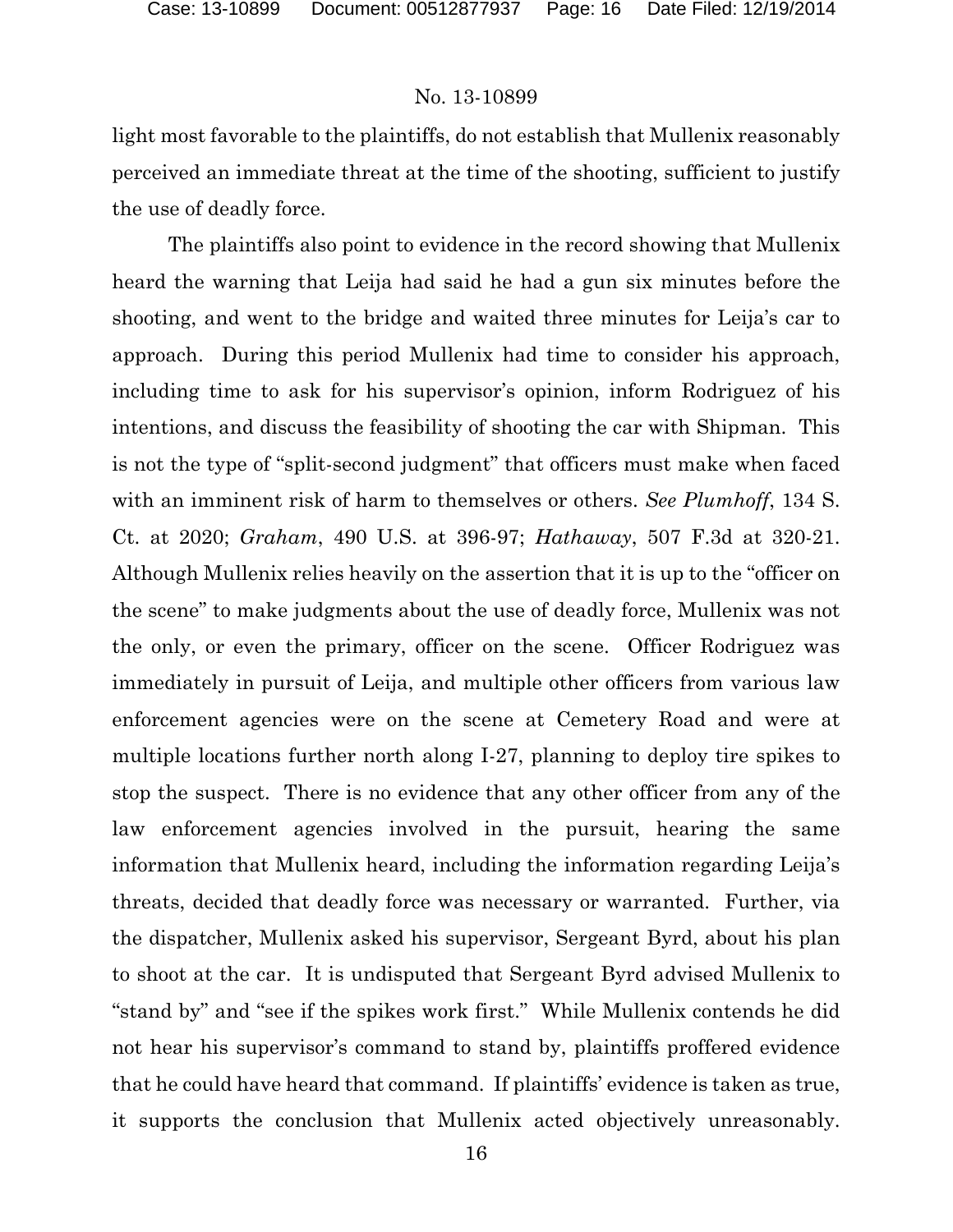Lastly, Mullenix testified that he intended to shoot the engine block of the car in an attempt to disable it, although there is no evidence that shooting at the engine is a feasible method of immediately disabling a car. His justification for the use of force was to disable the car, but alternative methods were already in place to achieve the same goal, undermining the asserted necessity for resorting to deadly force at that particular instant.

We conclude that the plaintiffs have produced facts that, viewed in their favor and supported by the record, establish that Mullenix's use of force at the time of the shooting was objectively unreasonable under the Fourth Amendment.

# *B. Clearly Established Law*

Under the second prong of the qualified immunity analysis, plaintiffs must show that Mullenix's actions violated a constitutional right that was sufficiently clearly established. *Flores*, 381 F.3d at 395. For a right to be clearly established, "[t]he contours of that right must be sufficiently clear that a reasonable official would understand that what he is doing violates that right." *Anderson v. Creighton*, 483 U.S. 635, 640 (1987). "Because the focus is on whether the officer had fair notice that her conduct was unlawful, reasonableness is judged against the backdrop of the law at the time of the conduct." *Brosseau v. Haugen*, 543 U.S. 194, 198 (2004). "The central concept [of the test] is that of 'fair warning': The law can be clearly established 'despite notable factual distinctions between the precedents relied on and the cases then before the Court, so long as the prior decisions gave reasonable warning that the conduct then at issue violated constitutional rights.'" *Kinney*, 367 F.3d at 350 (quoting *Hope*, 536 U.S. at 740). Further, while the Supreme Court has stated that "courts should define the 'clearly established' right at issue on the basis of the 'specific context of the case,'" it has also recently reminded us that we "must take care not to define a case's 'context' in a manner that imports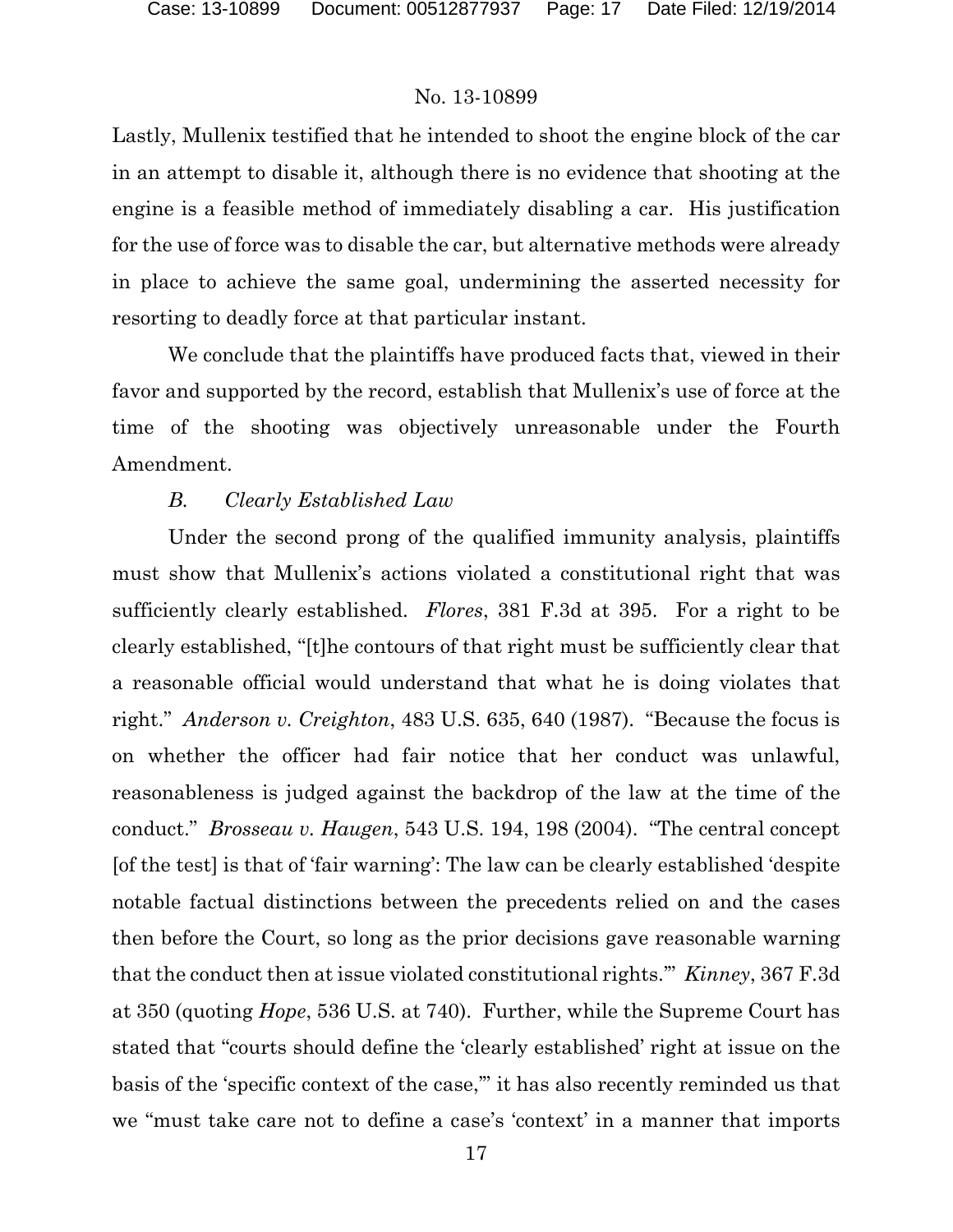genuinely disputed factual propositions." *Tolan*, 134 S. Ct. at 1866 (quoting *Saucier*, 533 U.S. at 201).

While Mullenix devotes the bulk of his argument to this prong of the qualified immunity analysis, "We need not dwell on this issue. It has long been clearly established that, absent any other justification for the use of force, it is unreasonable for a police officer to use deadly force against a fleeing felon who does not pose a sufficient threat of harm to the officer or others." *Lytle*, 560 F.3d at 417. "This holds as both a general matter and in the more specific context of shooting a suspect fleeing in a motor vehicle." *Id*. at 417-18 (internal citations omitted) (citing *Kirby v. Duva*, 530 F.3d 475, 484 (6th Cir. 2008); *Vaughan,* 343 F.3d at 1332-33); *see also Sanchez v. Fraley*, 376 F. App'x 449, 452-53 (5th Cir. 2010) (holding that "it was clearly established well before [April 23, 2007] that deadly force violates the Fourth Amendment unless the officer has probable cause to believe that the suspect poses a threat of serious physical harm, either to the officer or to others," and "the threat of serious harm must be immediate"); *Reyes*, 362 F. App'x at 406 ("Unlike some areas of constitutional law, the question of when deadly force is appropriate—and the concomitant conclusion that deadly force is or is not excessive—is wellestablished.").

Mullenix points to the Supreme Court's recent decision in *Plumhoff* to argue that the law was not clearly established. The *Plumhoff* Court relied primarily on *Brosseau*, which held that as of 1999 it was not clearly established that it was objectively unreasonable force "to shoot a disturbed felon, set on avoiding capture through vehicular flight, when persons in the immediate area are at risk from that flight." *Brosseau,* 543 U.S. at 195-97, 200. However, *Plumhoff* holds only that where a fleeing suspect "indisputably posed a danger both to the officers involved and to any civilians who happened to be nearby," a police officer's use of deadly force is not clearly established as unreasonable.